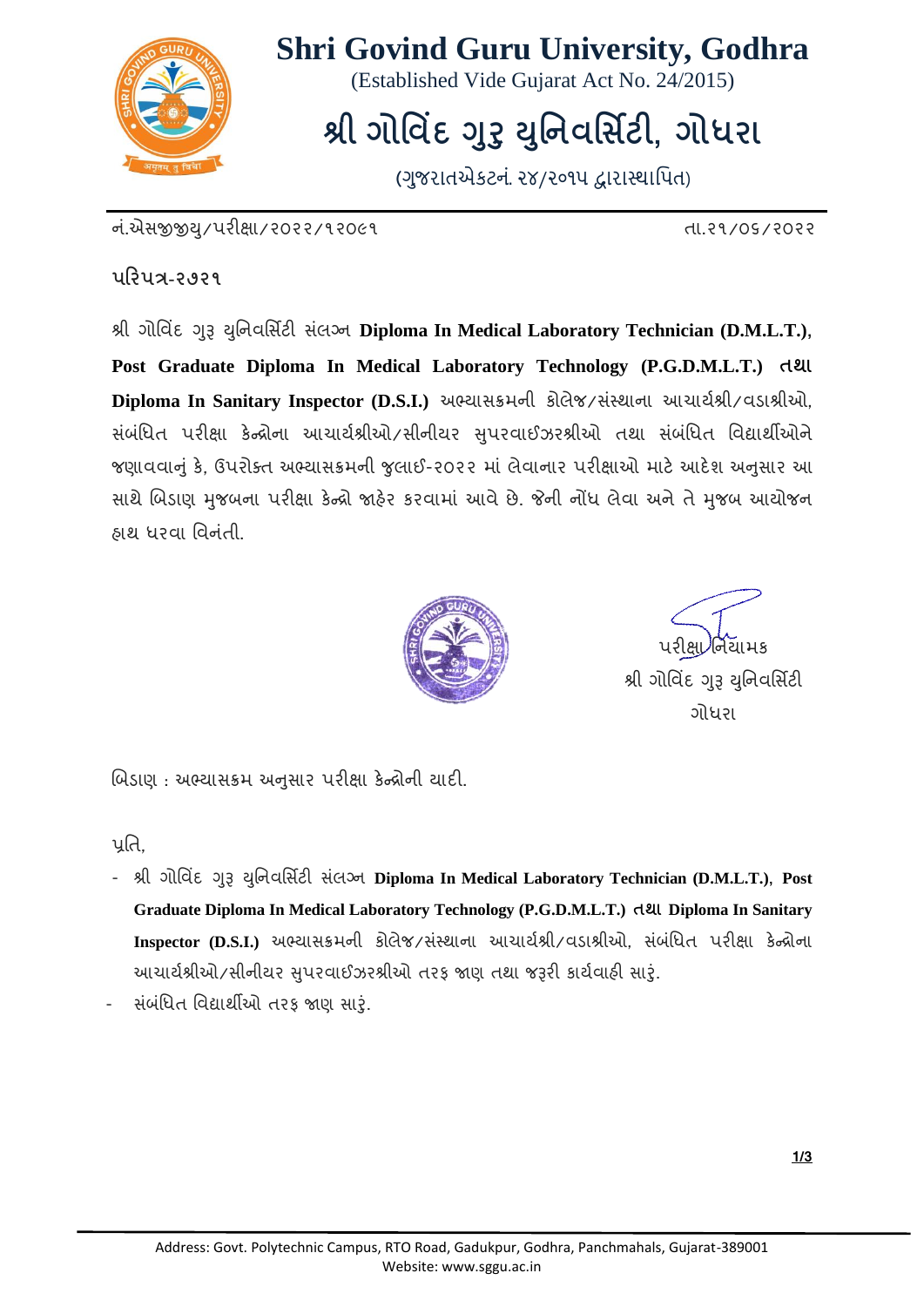

### **Shri Govind Guru University, Godhra**

(Established Vide Gujarat Act No. 24/2015)

# **શ્રી ગોવ િંદ ગરુુયવુિ વસ િ ટી, ગોધરા**

(ગુજરાતએકટનં. ૨૪/૨૦૧૫ દ્વારાસ્થાપિત)

| Diploma In Medical Laboratory Technician (D.M.L.T.) |                                                             |                                                           |  |  |
|-----------------------------------------------------|-------------------------------------------------------------|-----------------------------------------------------------|--|--|
| Sr.                                                 | College Name                                                | Exam Center                                               |  |  |
| 1                                                   | Global Diploma in Medical Lab<br>Technician College, Virpur | P.N. Pandya Arts, Commerce & Science College,<br>Lunawada |  |  |
| 2                                                   | J K Paramedical Institute, Padra                            | S.K.U.B. Arts & Commerce College, Pipaliya                |  |  |
| 3                                                   | Neotech Institute of Paramedical<br>Science, Vadodara       | S.K.U.B. Arts & Commerce College, Pipaliya                |  |  |
| 4                                                   | J G DMLT COLLEGE, VANTA<br><b>VACHHODA</b>                  | Sheth P.T. Arts & Science College, Godhra                 |  |  |

| Diploma In Sanitary Inspector (D.S.I.) |                                                                       |                                                           |  |  |
|----------------------------------------|-----------------------------------------------------------------------|-----------------------------------------------------------|--|--|
| Sr.                                    | <b>College Name</b>                                                   | <b>Exam Center</b>                                        |  |  |
| 1                                      | Shri Raj Sanitary Inspector College, Gadh                             | Sheth P.T. Arts & Science College, Godhra                 |  |  |
| $\overline{2}$                         | Shri Nilkanth College, Kalol                                          | Sheth P.T. Arts & Science College, Godhra                 |  |  |
| 3                                      | GVM Diploma In SI Institute, Aniyad                                   | Sheth P.T. Arts & Science College, Godhra                 |  |  |
| $\overline{4}$                         | J G Diploma SI College, VANTA<br>VACHHODA,                            | Sheth P.T. Arts & Science College, Godhra                 |  |  |
| 5                                      | Panchshil Sanitary Inspector college,<br>Godhra                       | Sheth P.T. Arts & Science College, Godhra                 |  |  |
| 6                                      | S.I. College, Sukhsar                                                 | P.N. Pandya Arts, Commerce & Science<br>College, Lunawada |  |  |
| $\overline{7}$                         | Pioneer Sanitary Inspector College, Virpur                            | P.N. Pandya Arts, Commerce & Science<br>College, Lunawada |  |  |
| 8                                      | Navgujarat Sanitary Inspector College,<br>Balasinor                   | P.N. Pandya Arts, Commerce & Science<br>College, Lunawada |  |  |
| 9                                      | Mahisagar College for Sanitary Inspector,<br>Lunawada                 | P.N. Pandya Arts, Commerce & Science<br>College, Lunawada |  |  |
| 10                                     | Crystal Institute of Sanitary Inspector,<br>Lunawada                  | P.N. Pandya Arts, Commerce & Science<br>College, Lunawada |  |  |
| 11                                     | Hirdivya Institute of SI, Padra                                       | S.K.U.B. Arts & Commerce College, Pipaliya                |  |  |
| 12                                     | J K Paramedical Institute, Padra                                      | S.K.U.B. Arts & Commerce College, Pipaliya                |  |  |
| 13                                     | Smt. Ilaba Jadeja Institute, Natvarnagar<br>(Savli)                   | S.K.U.B. Arts & Commerce College, Pipaliya                |  |  |
| 14                                     | Sigma Institute of Sanitary Inspector,<br><b>Bakrol</b>               | S.K.U.B. Arts & Commerce College, Pipaliya                |  |  |
| 15                                     | Vadodara Institute of SI, Kotambi                                     | S.K.U.B. Arts & Commerce College, Pipaliya                |  |  |
| 16                                     | Neotech Institute of Paramedical Science,<br>Vadodara                 | S.K.U.B. Arts & Commerce College, Pipaliya                |  |  |
| 17                                     | Eklavya Diploma in Sanitary inspector<br>College, Karalni, Pavijetpur | T.C. Kapadiya Arts & Commerce College,<br>Bodeli          |  |  |